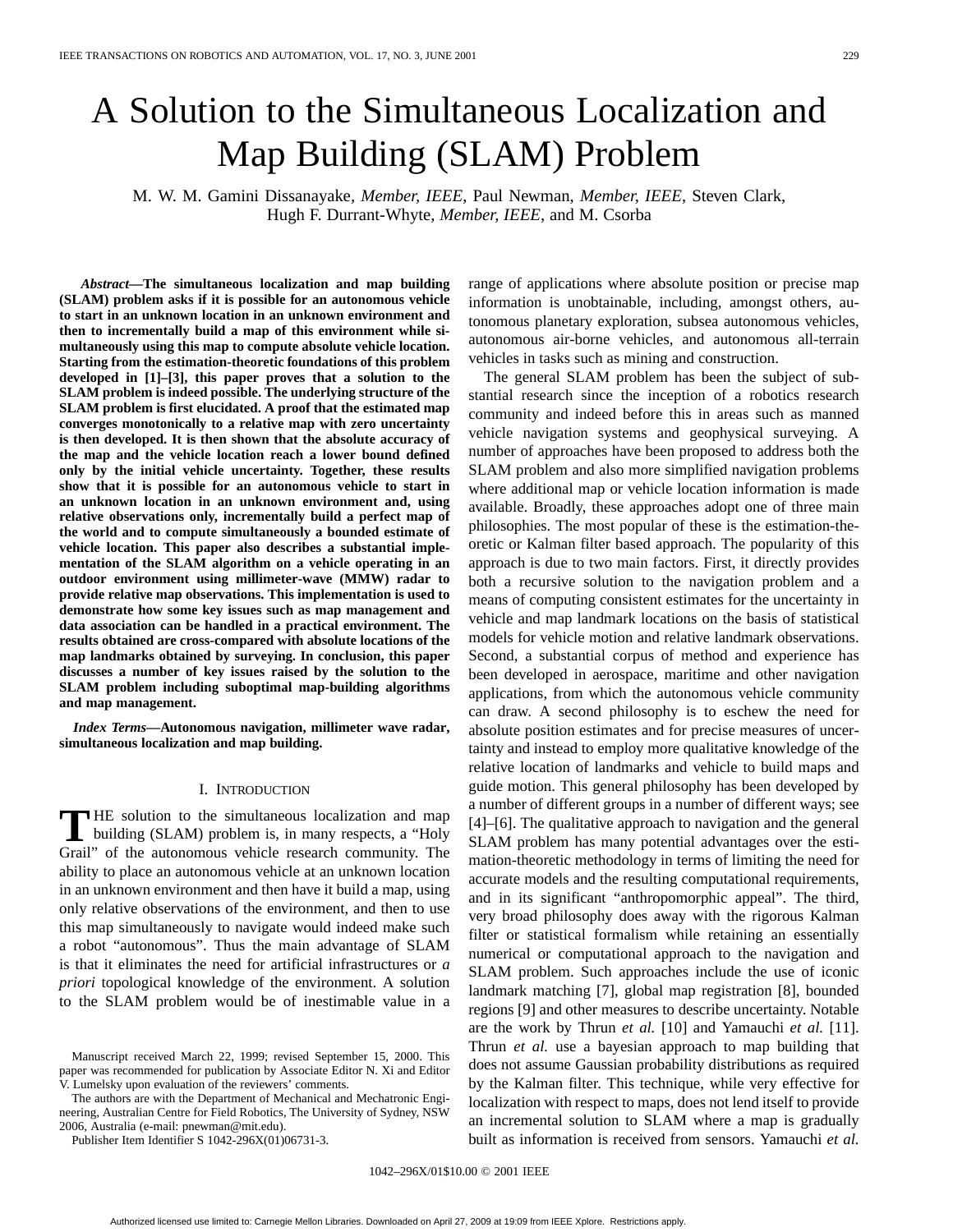use a evidence grid approach that requires that the environment is decomposed to a number of cells.

An estimation-theoretic or Kalman filter based approach to the SLAM problem is adopted in this paper. A major advantage of this approach is that it is possible to develop a complete proof of the various properties of the SLAM problem and to study systematically the evolution of the map and the uncertainty in the map and vehicle location. A proof of existence and convergence for a solution of the SLAM problem within a formal estimation-theoretic framework also encompasses the widest possible range of navigation problems and implies that solutions to the problem using other approaches are possible.

The study of estimation-theoretic solutions to the SLAM problem within the robotics community has an interesting history. Initial work by Smith *et al.* [12] and Durrant-Whyte [13] established a statistical basis for describing relationships between landmarks and manipulating geometric uncertainty. A key element of this work was to show that there must be a high degree of correlation between estimates of the location of different landmarks in a map and that indeed these correlations would grow to unity following successive observations. At the same time Ayache and Faugeras [14] and Chatila and Laumond [15] were undertaking early work in visual navigation of mobile robots using Kalman filter-type algorithms. These two strands of research had much in common and resulted soon after in the key paper by Smith, Self and Cheeseman [1]. This paper showed that as a mobile robot moves through an unknown environment taking relative observations of landmarks, the estimates of these landmarks are all necessarily correlated with each other because of the common error in estimated vehicle location. This paper was followed by a series of related work developing a number of aspects of the essential SLAM problem ([2] and [3], for example). The main conclusion of this work was twofold. First, accounting for correlations between landmarks in a map is important if filter consistency is to be maintained. Second, that a full SLAM solution requires that a state vector consisting of all states in the vehicle model *and* all states of every landmark in the map needs to be maintained and updated following each observation if a complete solution to the SLAM problem is required. The consequence of this in any real application is that the Kalman filter needs to employ a huge state vector (of order the number of landmarks maintained in the map) and is in general, computationally intractable. Crucially, this work did not look at the convergence properties of the map or its steady-state behavior. Indeed, it was widely assumed at the time that the estimated map errors would not converge and would instead execute a random walk behavior with unbounded error growth. Given the computational complexity of the SLAM problem and without knowledge of the convergence behavior of the map, a series of approximations to the full SLAM solution were proposed which assumed that the correlations between landmarks could be minimized or eliminated thus reducing the full filter to a series of decoupled landmark to vehicle filters (see Renken [16], Leonard and Durrant-Whyte [3] for example). Also for these reasons, theoretical work on the full estimation-theoretic SLAM problem largely ceased, with effort instead being expended in map-based navigation and alternative theoretical approaches to the SLAM problem.

This paper starts from the original estimation-theoretic work of Smith, Self and Cheeseman. It assumes an autonomous vehicle (mobile robot) equipped with a sensor capable of making measurements of the location of landmarks relative to the vehicle. The landmarks may be artificial or natural and it is assumed that the signal processing algorithms are available to detect these landmarks. The vehicle starts at an unknown location with no knowledge of the location of landmarks in the environment. As the vehicle moves through the environment (in a stochastic manner) it makes relative observations of the location of individual landmarks. This paper then proves the following three results.

- 1) The determinant of any submatrix of the map covariance matrix decreases monotonically as observations are successively made.
- 2) In the limit as the number of observations increases, the landmark estimates become fully correlated.
- 3) In the limit, the covariance associated with any single landmark location estimate is determined only by the initial covariance in the vehicle location estimate.

These three results describe, in full, the convergence properties of the map and its steady state behavior. In particular they show the following.

- The entire structure of the SLAM problem critically depends on maintaining complete knowledge of the cross correlation between landmark estimates. Minimizing or ignoring cross correlations is precisely contrary to the structure of the problem.
- As the vehicle progresses through the environment the errors in the estimates of any pair of landmarks become more and more correlated, and indeed never become less correlated.
- In the limit, the errors in the estimates of any pair of landmarks becomes fully correlated. This means that given the exact location of any one landmark, the location of any other landmark in the map can also be determined with absolute certainty.
- As the vehicle moves through the environment taking observations of individual landmarks, the error in the estimates of the relative location between different landmarks reduces monotonically to the point where the map of relative locations is known with absolute precision.
- As the map converges in the above manner, the error in the absolute location of every landmark (and thus the whole map) reaches a lower bound determined only by the error that existed when the first observation was made.

Thus a solution to the general SLAM problem exists and it is indeed possible to construct a perfectly accurate map and simultaneously compute vehicle position estimates without any prior knowledge of vehicle or landmark locations.

This paper makes three principal contributions to the solution of the SLAM problem. First, it proves three key convergence properties of the full SLAM filter. Second, it elucidates the true structure of the SLAM problem and shows how this can be used in developing consistent SLAM algorithms. Finally, it demonstrates and evaluates the implementation of the full SLAM al-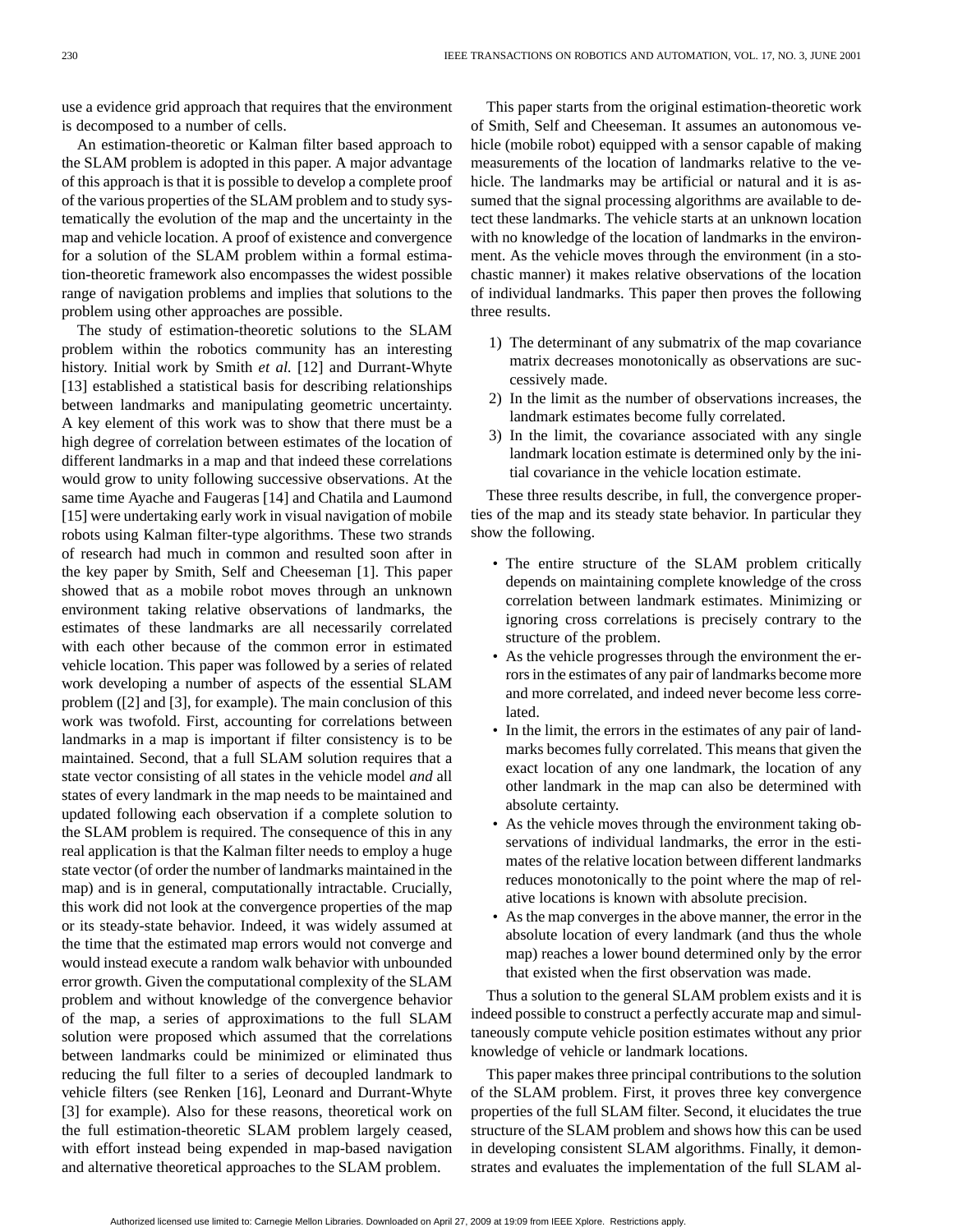

Fig. 1. A vehicle taking relative measurements to environmental landmarks.

gorithm in an outdoor environment using a millimeter wave (MMW) radar sensor.

Section II of this paper introduces the mathematical structure of the estimation-theoretic SLAM problem. Section III then proves and explains the three convergence results. Section IV provides a practical demonstration of an implementation of the full SLAM algorithm in an outdoor environment using MMW radar to provide relative observations of landmarks. An algorithm addressing pertinent issues of map initialization and management is also presented. The algorithm outputs are shown to exhibit the convergent properties derived in Section III. Section V discusses the many remaining problems with obtaining a practical, large scale solution to the SLAM problem including the development of suboptimal solutions, map management, and data association.

# II. THE ESTIMATION-THEORETIC SLAM PROBLEM

This section establishes the mathematical framework employed in the study of the SLAM problem. This framework is identical in all respects to that used in Smith *et al.* [1] and uses the same notation as that adopted in Leonard and Durrant-Whyte [3].

#### *A. Vehicle and Landmark Models*

The setting for the SLAM problem is that of a vehicle with a known kinematic model, starting at an unknown location, moving through an environment containing a population of features or landmarks. The terms feature and landmark will be used synonymously. The vehicle is equipped with a sensor that can take measurements of the relative location between any individual landmark and the vehicle itself as shown in Fig. 1. The absolute locations of the landmarks are not available. Without prejudice, a linear (synchronous) discrete-time model of the evolution of the vehicle and the observations of landmarks is adopted. Although vehicle motion and the observation of landmarks is almost always nonlinear and asynchronous in any real navigation problem, the use of linear synchronous models does not affect the validity of the proofs in Section III other than to require the same linearization assumptions as those normally employed in the development of an extended Kalman filter. Indeed, the implementation of the SLAM algorithm described in Section IV uses nonlinear vehicle models and nonlinear asynchronous observation models. The state of the system of interest consists of the position and orientation of the vehicle together with the position of all landmarks. The state of the vehicle at a time step k is denoted  $\mathbf{x}_v(k)$ . The motion of the vehicle through the environment is modeled by a conventional linear discrete-time state transition equation or process model of the form

$$
\mathbf{x}_v(k+1) = \mathbf{F}_v(k)\mathbf{x}_v(k) + \mathbf{u}_v(k+1) + \mathbf{v}_v(k+1)
$$
 (1)

where

 $\mathbf{F}_v(k)$  state transition matrix;

- $\mathbf{u}_v(k)$  vector of control inputs; and
- $\mathbf{v}_v(k)$  vector of temporally uncorrelated process noise errors with zero mean and covariance  $\mathbf{Q}_{v}(k)$  (see [17] and [18] for further details).

The location of the *i*th landmark is denoted  $\mathbf{p}_i$ . The "state transition equation" for the  $i$ th landmark is

$$
\mathbf{p}_i(k+1) = \mathbf{p}_i(k) = \mathbf{p}_i \tag{2}
$$

since landmarks are assumed stationary. Without loss of generality the number of landmarks in the environment is arbitrarily set at N. The vector of all N landmarks is denoted

$$
\mathbf{p} = [\mathbf{p}_1^{\mathrm{T}} \quad \dots \quad \mathbf{p}_N^{\mathrm{T}}]^{\mathrm{T}} \tag{3}
$$

where  $T$  denotes the transpose and is used both inside and outside the brackets to conserve space. The augmented state vector containing both the state of the vehicle and the state of all landmark locations is denoted

$$
\mathbf{x}(k) = \begin{bmatrix} \mathbf{x}_v^{\mathrm{T}}(k) & \mathbf{p}_1^{\mathrm{T}} & \dots & \mathbf{p}_N^{\mathrm{T}} \end{bmatrix}^{\mathrm{T}}.
$$
 (4)

The augmented state transition model for the complete system may now be written as

$$
\begin{bmatrix} \mathbf{x}_{v}(k+1) \\ \mathbf{p}_{1} \\ \vdots \\ \mathbf{p}_{N} \end{bmatrix} = \begin{bmatrix} \mathbf{F}_{v}(k) & 0 & \dots & 0 \\ 0 & \mathbf{I}_{p_{1}} & \dots & 0 \\ \vdots & \vdots & \ddots & 0 \\ 0 & 0 & 0 & \mathbf{I}_{p_{N}} \end{bmatrix} \begin{bmatrix} \mathbf{x}_{v}(k) \\ \mathbf{p}_{1} \\ \vdots \\ \mathbf{p}_{N} \end{bmatrix}
$$

$$
+ \begin{bmatrix} \mathbf{u}_{v}(k+1) \\ \mathbf{0}_{p_{1}} \\ \vdots \\ \mathbf{0}_{p_{1}} \\ \mathbf{0}_{p_{1}} \end{bmatrix} + \begin{bmatrix} \mathbf{v}_{v}(k+1) \\ \mathbf{0}_{p_{1}} \\ \vdots \\ \mathbf{0}_{p_{N}} \end{bmatrix} \quad (5)
$$

$$
\mathbf{x}(k+1) = \mathbf{F}(k)\mathbf{x}(k) + \mathbf{u}(k+1) + \mathbf{v}(k+1) \quad (6)
$$

where  $\mathbf{I}_{p_1}$  is the  $\dim(p_i) \times \dim(p_i)$  identity matrix and  $\mathbf{0}_{p_1}$  is the  $\dim(p_i)$  null vector.

The case in which landmarks  $\mathbf{p}_i$  are in stochastic motion may easily be accommodated in this framework. However, doing so offers little insight into the problem and furthermore the convergence properties presented by this paper do not hold.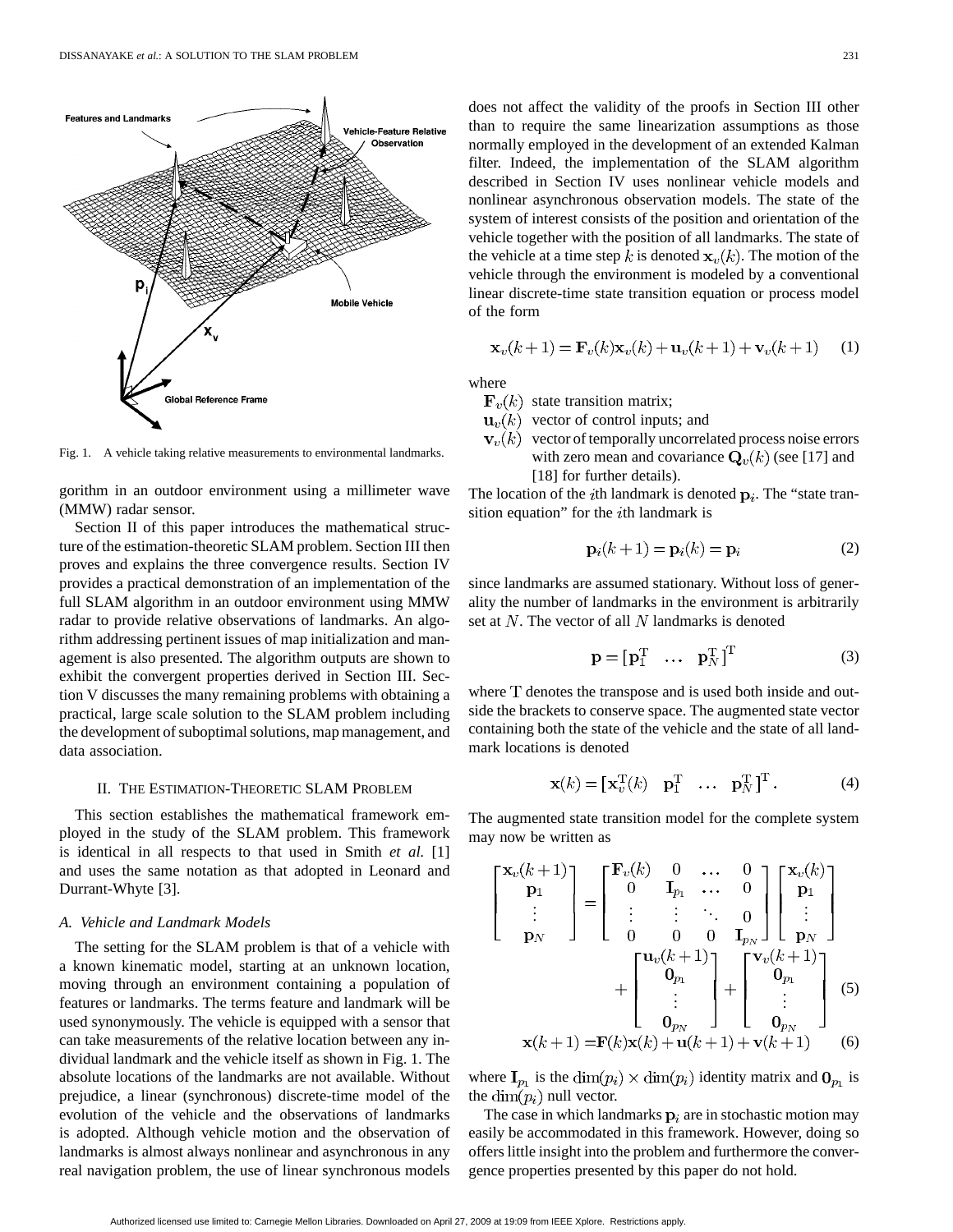#### *B. The Observation Model*

The vehicle is equipped with a sensor that can obtain observations of the relative location of landmarks with respect to the vehicle. Again, without prejudice, observations are assumed to be linear and synchronous. The observation model for the  $i$ th landmark is written in the form

$$
\mathbf{z}_i(k) = \mathbf{H}_i \mathbf{x}(k) + \mathbf{w}_i(k) \tag{7}
$$

$$
=H_{p_i}\mathbf{p}-\mathbf{H}_v\mathbf{x}_v(k)+\mathbf{w}_i(k)\tag{8}
$$

where  $w_i(k)$  is a vector of temporally uncorrelated observation errors with zero mean and variance  $\mathbf{R}_i(k)$ . The term  $\mathbf{H}_i$  is the observation matrix and relates the output of the sensor  $z_i(k)$  to the state vector  $\mathbf{x}(k)$  when observing the *i*th landmark. It is important to note that the observation model for the  $i$ th landmark is written in the form

$$
\mathbf{H}_{i} = [-\mathbf{H}_{v}, 0 \dots 0, \mathbf{H}_{p_{i}}, 0 \dots 0]. \tag{9}
$$

This structure reflects the fact that the observations are "relative" between the vehicle and the landmark, often in the form of relative location, or relative range and bearing (see Section IV).

# *C. The Estimation Process*

In the estimation-theoretic formulation of the SLAM problem, the Kalman filter is used to provide estimates of vehicle and landmark location. We briefly summarize the notation and main stages of this process as a necessary prelude to the developments in Section III and IV of this paper. Detailed descriptions may be found in [17], [18] and [3]. The Kalman filter recursively computes estimates for a state  $x(k)$  which is evolving according to the process model in (5) and which is being observed according to the observation model in (7). The Kalman filter computes an estimate which is equivalent to the conditional mean  $\hat{\mathbf{x}}(p|q) = E[\mathbf{x}(p)|\mathbf{Z}^q]$   $(p \ge q)$ , where  $\mathbb{Z}^q$  is the sequence of observations taken up until time q. The error in the estimate is denoted  $\tilde{\mathbf{x}}(p|q) = \hat{\mathbf{x}}(p|q) - \mathbf{x}(p)$ . The Kalman filter also provides a recursive estimate of the covariance  $P(p|q) = E \left| \tilde{\mathbf{x}}(p|q)\tilde{\mathbf{x}}(p|q)^{\mathrm{T}} | \mathbf{Z}^q \right|$  in the estimate  $\hat{\mathbf{x}}(p|q)$ . The Kalman filter algorithm now proceeds recursively in three stages:

• Prediction: Given that the models described in (5) and (7) hold, and that an estimate  $\hat{\mathbf{x}}(k|k)$  of the state  $\mathbf{x}(k)$  at time k together with an estimate of the covariance  $P(k|k)$  exist, the algorithm first generates a prediction for the state estimate, the observation (relative to the  $i$ th landmark) and the state estimate covariance at time  $k+1$  according to

$$
\hat{\mathbf{x}}(k+1|k) = \mathbf{F}(k)\hat{\mathbf{x}}(k|k) + \mathbf{u}(k)
$$
 (10)

$$
\hat{\mathbf{z}}_i(k+1|k) = \mathbf{H}_i(k)\hat{\mathbf{x}}(k+1|k)
$$
\n(11)

$$
\mathbf{P}(k+1|k) = \mathbf{F}(k)\mathbf{P}(k|k)\mathbf{F}^{\mathrm{T}}(k) + \mathbf{Q}(k)
$$
 (12)

respectively.

• Observation: Following the prediction, an observation  $z_i(k+1)$  of the *i*th landmark of the true state  $x(k+1)$  is made according to (7). Assuming correct landmark association, an innovation is calculated as follows:

$$
\nu_i(k+1) = \mathbf{z}_i(k+1) - \hat{\mathbf{z}}_i(k+1|k)
$$
 (13)

together with an associated innovation covariance matrix given by

$$
S_i(k+1) = H_i(k)P(k+1|k)H_i^{T}(k) + R_i(k+1).
$$
 (14)

• Update: The state estimate and corresponding state estimate covariance are then updated according to

$$
\hat{\mathbf{x}}(k+1|k+1) = \hat{\mathbf{x}}(k+1|k) + \mathbf{W}_i(k+1)\nu_i(k+1)
$$
 (15)  

$$
\mathbf{P}(k+1|k+1) = \mathbf{P}(k+1|k) - \mathbf{W}_i(k+1) \times \mathbf{S}(k+1)
$$
  

$$
\times \mathbf{W}_i^{\mathrm{T}}(k+1)
$$
 (16)

where the gain matrix  $\mathbf{W}_i(k+1)$  is given by

$$
\mathbf{W}_i(k+1) = \mathbf{P}(k+1|k)\mathbf{H}_i^{\mathrm{T}}(k)\mathbf{S}_i^{-1}(k+1). \tag{17}
$$

The update of the state estimate covariance matrix is of paramount importance to the SLAM problem. Understanding the structure and evolution of the state covariance matrix is the key component to this solution of the SLAM problem.

## III. STRUCTURE OF THE SLAM PROBLEM

In this section proofs for the three key results underlying the structure of the SLAM problem are provided. The implications of these results will also be examined in detail. The appendix provides a summary of the key properties of positive semidefinite matrices that are invoked implicitly in the following proofs.

# *A. Convergence of the Map Covariance Matrix*

The state covariance matrix may be written in block form as

$$
\mathbf{P}(i|j) = \begin{bmatrix} \mathbf{P}_{vv}(i|j) & \mathbf{P}_{vm}(i|j) \\ \mathbf{P}_{vm}^{\mathrm{T}}(i|j) & \mathbf{P}_{mm}(i|j) \end{bmatrix}
$$

where

 ${\bf P}_{vv}(i|j)$ error covariance matrix associated with the vehicle state estimate;

- $\mathbf{P}_{mm}(i|j)$ map covariance matrix associated with the landmark state estimates; and
- ${\bf P}_{vm}(i|j)$ cross-covariance matrix between vehicle and landmark states.

*Theorem 1:* The determinant of any submatrix of the map covariance matrix decreases monotonically as successive observations are made.

The algorithm is initialized using a positive semidefinite (*psd*) state covariance matrix  $P(0|0)$ . The matrices Q and  $R_i$  are both *psd*, and consequently the matrices  $P(k+1|k)$ ,  $S_i(k+1)$ ,  $\mathbf{W}_i(k+1)\mathbf{S}_i(k+1)\mathbf{W}_i^{\mathrm{T}}(k+1)$  and  $\mathbf{P}(k+1|k+1)$  are all *psd*. From (16), and for any landmark

$$
\det \mathbf{P}(k+1|k+1)
$$
  
= det  $[\mathbf{P}(k+1|k) - \mathbf{W}_i(k+1)\mathbf{S}_i(k+1)\mathbf{W}^{\mathrm{T}}(k+1)]$   
 $\leq \det \mathbf{P}(k+1|k).$  (18)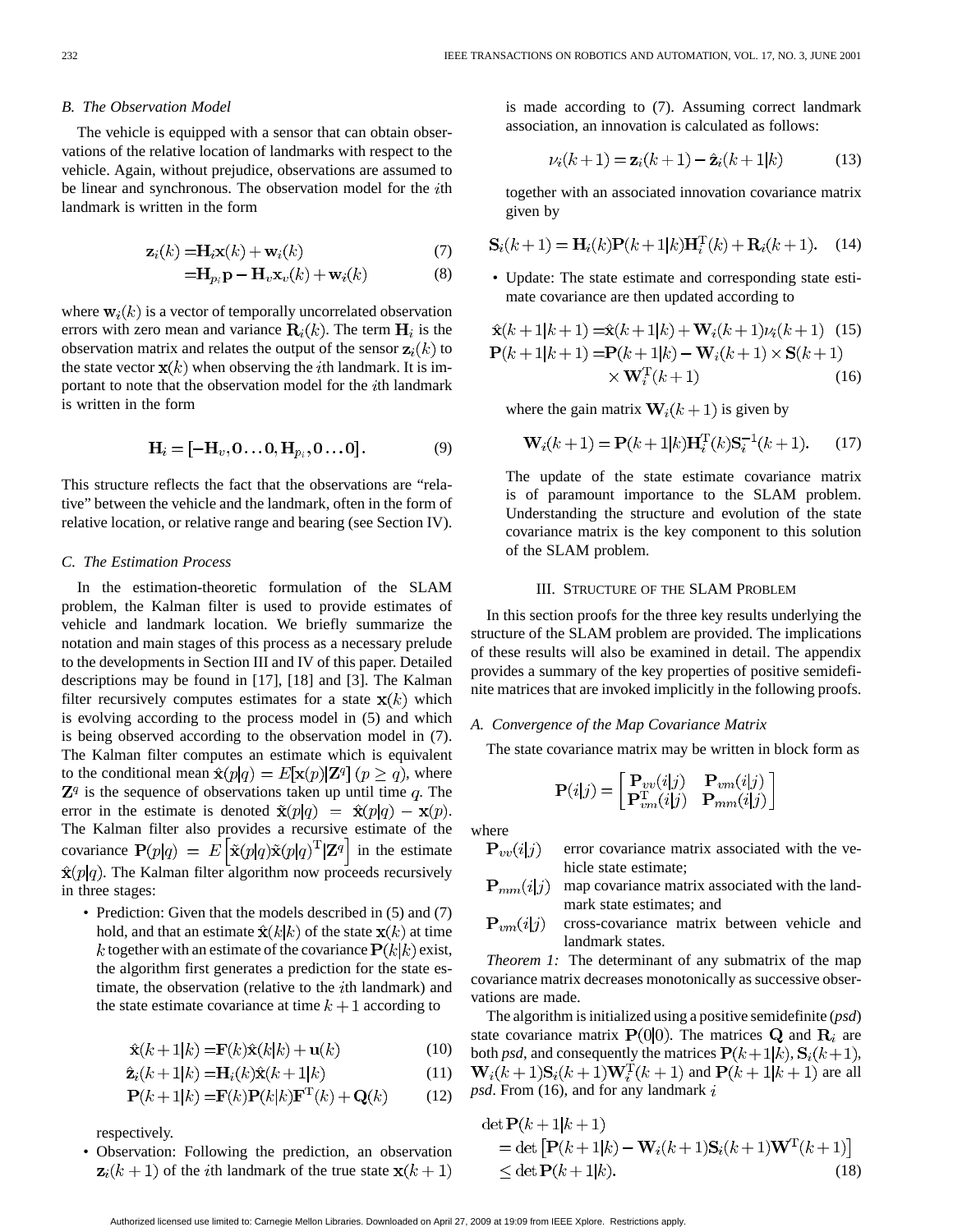The determinant of the state covariance matrix is a measure of the volume of the uncertainty ellipsoid associated with the state estimate. Equation (18) states that the total uncertainty of the state estimate does not increase during an update.

Any principal submatrix of a *psd* matrix is also *psd* (see Appendix 1). Thus, from (18) the map covariance matrix also has the property

$$
\det \mathbf{P}_{mm}(k+1|k+1) \le \det \mathbf{P}_{mm}(k+1|k) \qquad (19)
$$

From (12), the full state covariance prediction equation may be written in the form

$$
\begin{bmatrix}\n\mathbf{P}_{vv}(k+1|k) & \mathbf{P}_{vm}(k+1|k) \\
\mathbf{P}_{vm}^{\mathrm{T}}(k+1|k) & \mathbf{P}_{mm}(k+1|k)\n\end{bmatrix} = \mathbf{Y}_1
$$

where

$$
\mathbf{Y}_1 = \begin{bmatrix} \mathbf{F}_v \mathbf{P}_{vv}(k|k) \mathbf{F}_v^{\mathrm{T}} + \mathbf{Q}_{vv} & \mathbf{F}_v \mathbf{P}_{vm}(k|k) \\ \mathbf{P}_{vm}^{\mathrm{T}}(k|k) \mathbf{F}_v^{\mathrm{T}} & \mathbf{P}_{mm}(k|k) \end{bmatrix}
$$

Thus, as landmarks are assumed stationary, no process noise is injected in to the predicted map states. Consequently, the map covariance matrix and any principal submatrix of the map covariance matrix has the property that

$$
\mathbf{P}_{mm}(k+1|k) = \mathbf{P}_{mm}(k|k)
$$
 (20)

Note that this is clearly not true for the full covariance matrix as process noise is injected in to the vehicle location predictions and so the prediction covariance grows during the prediction step.

It follows from (19) and (20) that the map covariance matrix has the property that

$$
\det \mathbf{P}_{mm}(k+1|k+1) \le \det \mathbf{P}_{mm}(k|k) \tag{21}
$$

Furthermore, the general properties of *psd* matrices ensure that this inequality holds for *any* submatrix of the map covariance matrix. In particular, for any diagonal element  $\sigma_{ii}^2$  of the map covariance matrix (state variance),

$$
\sigma_{ii}^2(k+1|k+1) \le \sigma_{ii}^2(k|k)
$$

Thus the error in the estimate of the absolute location of every landmark also diminishes.

*Theorem 2:* In the limit the landmark estimates become fully correlated.

As the number of observations taken tends to infinity a lower limit on the map covariance limit will be reached such that

$$
\lim_{k \to \infty} [\mathbf{P}_{mm}(k+1|k+1)] = \mathbf{P}_{mm}(k|k) \tag{22}
$$

Writing  $P(k+1|k)$  as  $P^{\ominus}$  and  $P(k+1|k+1)$  as  $P^{\ominus}$  for notational clarity, the SLAM algorithm update stage can be written as

$$
\mathbf{P}^{\ominus} = \mathbf{P}^{\ominus} - \mathbf{W}_i(k+1)\mathbf{S}_i\mathbf{W}_i^{\mathrm{T}}(k+1)
$$
  
\n
$$
= \mathbf{P}^{\ominus} - \mathbf{P}^{\ominus}\mathbf{H}_i^{\mathrm{T}}\mathbf{S}_i^{-1}\mathbf{H}_i\mathbf{P}^{\ominus}
$$
  
\n
$$
= \mathbf{P}^{\ominus} - \begin{bmatrix} \mathbf{M}_1 \\ \mathbf{M}_2 \end{bmatrix} \mathbf{S}_i^{-1} [\mathbf{M}_1^{\mathrm{T}} \quad \mathbf{M}_2^{\mathrm{T}}]
$$
  
\n
$$
= \mathbf{P}^{\ominus} - \begin{bmatrix} \mathbf{M}_1\mathbf{S}_i^{-1}\mathbf{M}_1^{\mathrm{T}} & \mathbf{M}_1\mathbf{S}_i^{-1}\mathbf{M}_2^{\mathrm{T}} \\ \mathbf{M}_2\mathbf{S}_i^{-1}\mathbf{M}_1^{\mathrm{T}} & \mathbf{M}_2\mathbf{S}_i^{-1}\mathbf{M}_2^{\mathrm{T}} \end{bmatrix} \tag{23}
$$

where

$$
\mathbf{M}_{1} = -\mathbf{P}_{vv}^{\ominus} \mathbf{H}_{v}^{\mathrm{T}} + \mathbf{P}_{vm}^{\ominus} \mathbf{H}_{pi}^{\mathrm{T}} \n\mathbf{M}_{2} = -\mathbf{P}_{vm}^{\ominus} \mathbf{H}_{v}^{\mathrm{T}} + \mathbf{P}_{mm}^{\ominus} \mathbf{H}_{pi}^{\mathrm{T}} \tag{24}
$$

The update of the map covariance matrix  $P_{mm}$  can be written as

$$
\mathbf{P}_{mm}(k+1|k+1) = \mathbf{P}_{mm}(k+1|k) - \mathbf{M}_2 \mathbf{S}_i^{-1} \mathbf{M}_2^{-T}
$$
  
= 
$$
\mathbf{P}_{mm}(k|k) - \mathbf{M}_2 \mathbf{S}_i^{-1} \mathbf{M}_2^{-T}
$$
 (25)

Equation (22) and (25) imply that the matrix  $M_2S_i^{-1}M_2^{-1}=0$ . The inverse of the innovation covariance matrix  $S_i^{-1}$  is always *psd* because the observation noise covariance  $\mathbf{R}_i$  is *psd*, therefore (22) requires that  $M_2 = 0$ 

$$
\mathbf{P}_{mm}(k|k)\mathbf{H}_{pi}^{\mathrm{T}} = \mathbf{P}_{vm}(k|k)\mathbf{H}_{v}^{\mathrm{T}} \quad \forall i \tag{26}
$$

Equation (26) holds for all  $i$  and therefore the block columns of  $P_{mm}$  are linearly dependent. A consequence of this fact is that in the limit the determinant of the covariance matrix of a map containing more than one landmark tends to zero.

$$
\lim_{k \to \infty} [\det \mathbf{P}_{mm}(k|k)] = \mathbf{0} \tag{27}
$$

This implies that the landmarks become progressively more correlated as successive observations are made. In the limit then, given the exact location of one landmark the location of all other landmarks can be deduced with absolute certainty and the map is fully correlated.

Consider the implications of  $(26)$  upon the estimate d of the relative position between any two landmarks  $p_i$  and  $p_j$  of the same type.

$$
\mathbf{d} = \hat{\mathbf{p}}_i - \hat{\mathbf{p}}_j = \mathbf{G}_{ij}\mathbf{x}
$$

The covariance  $P_d$  of d is given by

$$
\mathbf{P}_{d} = \mathbf{G}_{ij} \mathbf{P} \mathbf{G}_{ij}^{\mathrm{T}} = \mathbf{P}_{ii} + \mathbf{P}_{jj} - \mathbf{P}_{ij} - \mathbf{P}_{ij}^{\mathrm{T}}
$$

With similar landmark types,  $H_{pi} = H_{pj}$  and so (26) implies that the block columns of  $P_{mm}$  are identical. Furthermore, because  $P_{mm}$  is symmetric it follows that

$$
\mathbf{P}_{ii} = \mathbf{P}_{jj} = \mathbf{P}_{ij} = \mathbf{P}_{ij}^{\mathrm{T}} \quad \forall i, j \tag{28}
$$

Therefore, in the limit,  $P_d = 0$  and the relationship between the landmarks is known with complete certainty. It is important to note that this result does not mean that the determinants of the landmark covariance matrices tend to zero. In the limit the absolute location of landmarks may still be uncertain.

*Theorem 3:* In the limit, the lower bound on the covariance matrix associated with any single landmark estimate is determined only by the initial covariance in the vehicle estimate  $P_{0v}$ at the time of the first sighting of the first landmark.

As described previously, the covariance of the landmark location estimates decrease as successive observations are made. The best estimates are obviously obtained when the covariance matrices of the vehicle process noise  $Q$  and the observation noise  $R_i$  are small. The limiting value and hence lower bound of the state covariance matrix can be obtained when the vehicle is

Authorized licensed use limited to: Carnegie Mellon Libraries. Downloaded on April 27, 2009 at 19:09 from IEEE Xplore. Restrictions apply.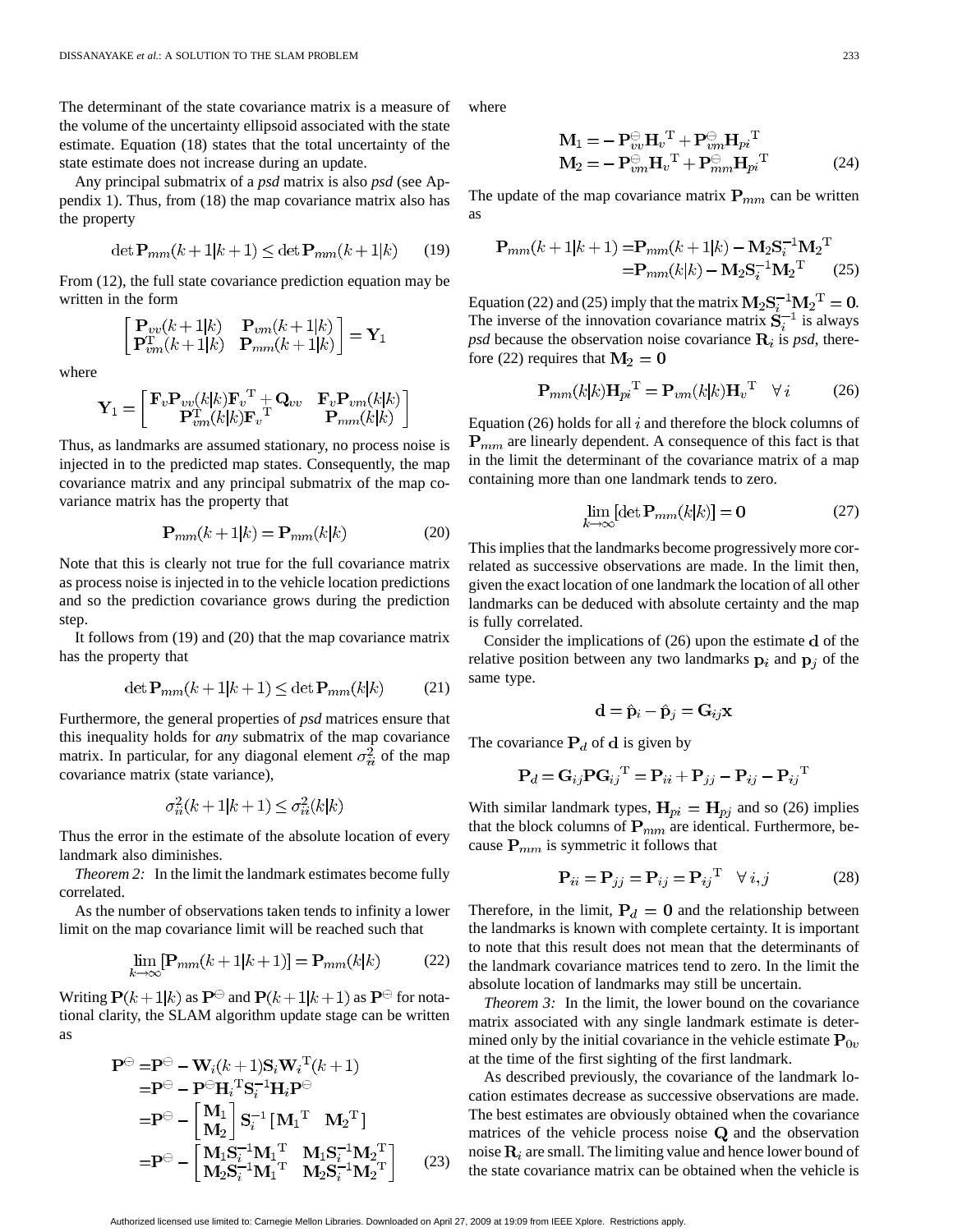stationary giving  $Q = 0$ . Under these circumstances it is convenient to use the information form of the Kalman filter to examine the behavior of the state covariance matrix. Continuing with the single landmark environment, the state covariance matrix after this solitary landmark has been observed for  $k$  instances can be written as

$$
\mathbf{P}(k|k)^{-1} = \mathbf{P}(k|k-1)^{-1} + \begin{bmatrix} -\mathbf{H}_v^{\mathrm{T}} \\ \mathbf{H}_{p1}^{\mathrm{T}} \end{bmatrix}^{\mathrm{T}} \mathbf{R}_1^{-1} \begin{bmatrix} -\mathbf{H}_v & \mathbf{H}_{p1} \end{bmatrix} \quad (29)
$$

where because  $Q = 0$ ,

$$
\mathbf{P}(k|k-1)^{-1} = \mathbf{P}(k-1|k-1)^{-1}
$$
 (30)

Using (29) and (30)  $P(k|k)^{-1}$  can now be written as

$$
\mathbf{P}(k|k)^{-1} = \begin{bmatrix} \mathbf{P}_{0v}^{-1} & \mathbf{0} \\ \mathbf{0} & \mathbf{0} \end{bmatrix} + \mathbf{Y}_2 \quad (31)
$$

where

$$
\mathbf{Y}_2 = \begin{bmatrix} k\mathbf{H}_{\upsilon}^{\mathrm{T}} \mathbf{R}_1^{-1} \mathbf{H}_{\upsilon} & -k\mathbf{H}_{\upsilon}^{\mathrm{T}} \mathbf{R}_1^{-1} \mathbf{H}_{p1} \\ -k\mathbf{H}_{p1}^{\mathrm{T}} \mathbf{R}_1^{-1} \mathbf{H}_{\upsilon} & k\mathbf{H}_{p1}^{\mathrm{T}} \mathbf{R}_1^{-1} \mathbf{H}_{p2} \end{bmatrix}
$$

Invoking the matrix inversion lemma for partitioned matrices,

$$
\mathbf{P}(k|k) = \begin{bmatrix} \mathbf{P}_{0v} & \mathbf{P}_{0v} \mathbf{H}_v^{\mathrm{T}} \left[ \mathbf{H}_{p1}^{\mathrm{T}} \right]^{-1} \\ \mathbf{H}_{p1}^{-1} \mathbf{H}_v \mathbf{P}_{0v} & \mathbf{H}_{p1}^{-1} \mathbf{H}_v \mathbf{P}_{0v} \mathbf{H}_{p1}^{-1} \mathbf{H}_v^{\mathrm{T}} + \mathbf{Y}_3 \end{bmatrix}
$$
(32)

where

$$
\mathbf{Y}_3 = \frac{\mathbf{H}_{p1}^{-1}\mathbf{R}_1\big[\mathbf{H}_{p1}^{-1}\big]^{\mathrm{T}}}{k}
$$

Examination of the lower right block matrix of (32) shows how the landmark uncertainty estimate stems only from the initial vehicle uncertainty  $P_{0v}$ . To find the lower bound on the state covariance matrix and in turn the landmark uncertainty the number of observations of the landmark is allowed to tend to infinity to yield in the limit

$$
\lim_{k \to \infty} \mathbf{P}(k|k) = \begin{bmatrix} \mathbf{P}_{0v} & \mathbf{P}_{0v} \mathbf{H}_v^{\mathrm{T}} \begin{bmatrix} \mathbf{H}_{p1}^{\mathrm{T}} \end{bmatrix}^{-1} \\ \mathbf{H}_{p1}^{-1} \mathbf{H}_v \mathbf{P}_{0v} & \mathbf{H}_{p1}^{-1} \mathbf{H}_v \mathbf{P}_{0v} \mathbf{H}_{p1}^{-1} \mathbf{H}_v^{\mathrm{T}} \end{bmatrix} \tag{33}
$$

Equation (33) gives the lower bound of the solitary landmark state estimate variance as  $H_{n1}^{-1}H_{v}P_{0v}H_{n1}^{-1}H_{v}$ . Examine now the case of an environment containing  $N$  landmarks, The smallest achievable uncertainty in the estimate of the ith landmark when the landmark has been observed at the exclusion of all other landmarks is  $H_{pi}^{-1}H_{v}P_{0v}H_{pi}^{-1}H_{v}^{T}$ . If more than one landmark is observed as  $k \to \infty$ , as will be the case in any nontrivial navigation problem, then it is possible for the landmark uncertainty to be further reduced by theorem 1. In the limit the lower bound on the uncertainty in the  $i$ th landmark state is written as

$$
\mathbf{P}_{p_i, p_i}^{\circ} \sim \lim_{i \in [1, N]} \left\{ \mathbf{H}_{pi}^{-1} \mathbf{H}_v \mathbf{P}_{0v} \mathbf{H}_{pi}^{-1} \mathbf{H}_v^{\mathrm{T}} \right\} \tag{34}
$$

and is determined only by the initial covariance in the vehicle location estimate  $P_{0v}$ . Note that because Q was set to zero in search of the lower bound the vehicle uncertainty remains unchanged at  $P_{0v}$  as  $k \to \infty$ . In the simple case where  $H_{pi}$  and  $H_v$  are identity matrices in the limit the certainty of each landmark estimate achieves a lower bound given by the initial uncertainty of the vehicle.

When the process noise is not zero the two competing effects of loss of information content due to process noise and the increase in information content through observations, determine the limiting covariance. The problem is now analytically intractable, although the limiting covariance of the map can never be below the limit given by the above equation and will be a function of  $P_{0v}$ , Q and R.

It is important to note that the limit to the covariance applies because all the landmarks are observed and initialized solely from the observations made from the vehicle. The covariances of landmark estimates can not be further reduced by making additional observations to previously unknown landmarks. However, incorporation of external information, for example using an observation made to a landmark whose location is available through external means such as GPS, will reduce the limiting covariance.

In summary, the three theorems derived above describe, in full, the convergence properties of the map and its steady state behavior. As the vehicle progresses through the environment the total uncertainty of the estimates of landmark locations reduces monotonically to the point where the map of relative locations is known with absolute precision. In the limit, errors in the estimates of any pair of landmarks become fully correlated. This means that given the exact location of any one landmark, the location of any other landmark in the map can also be determined with absolute certainty. As the map converges in the above manner, the error in the absolute location estimate of every landmark (and thus the whole map) reaches a lower bound determined only by the error that existed when the first observation was made.

Thus a solution to the general SLAM problem exists and it is indeed possible to construct a perfectly accurate map describing the relative location of landmarks and simultaneously compute vehicle position estimates without any prior knowledge of landmark or vehicle locations.

# IV. IMPLEMENTATION OF THE SIMULTANEOUS LOCALIZATION AND MAP BUILDING ALGORITHM

This section describes a practical implementation of the simultaneous localization and map building (SLAM) algorithm on a standard road vehicle. The vehicle is equipped with a millimeter wave radar (MMWR), which provides observations of the location of landmarks with respect to the vehicle. The implementation is aimed at demonstrating key properties of the SLAM algorithm; convergence, consistency and boundedness of the map error.

The implementation also serves to highlight a number of key properties of the SLAM algorithm and its practical development. In particular, the implementation shows how generally nonlinear vehicle and observation models may be incorporated in the algorithm, how the issue of data association can be dealt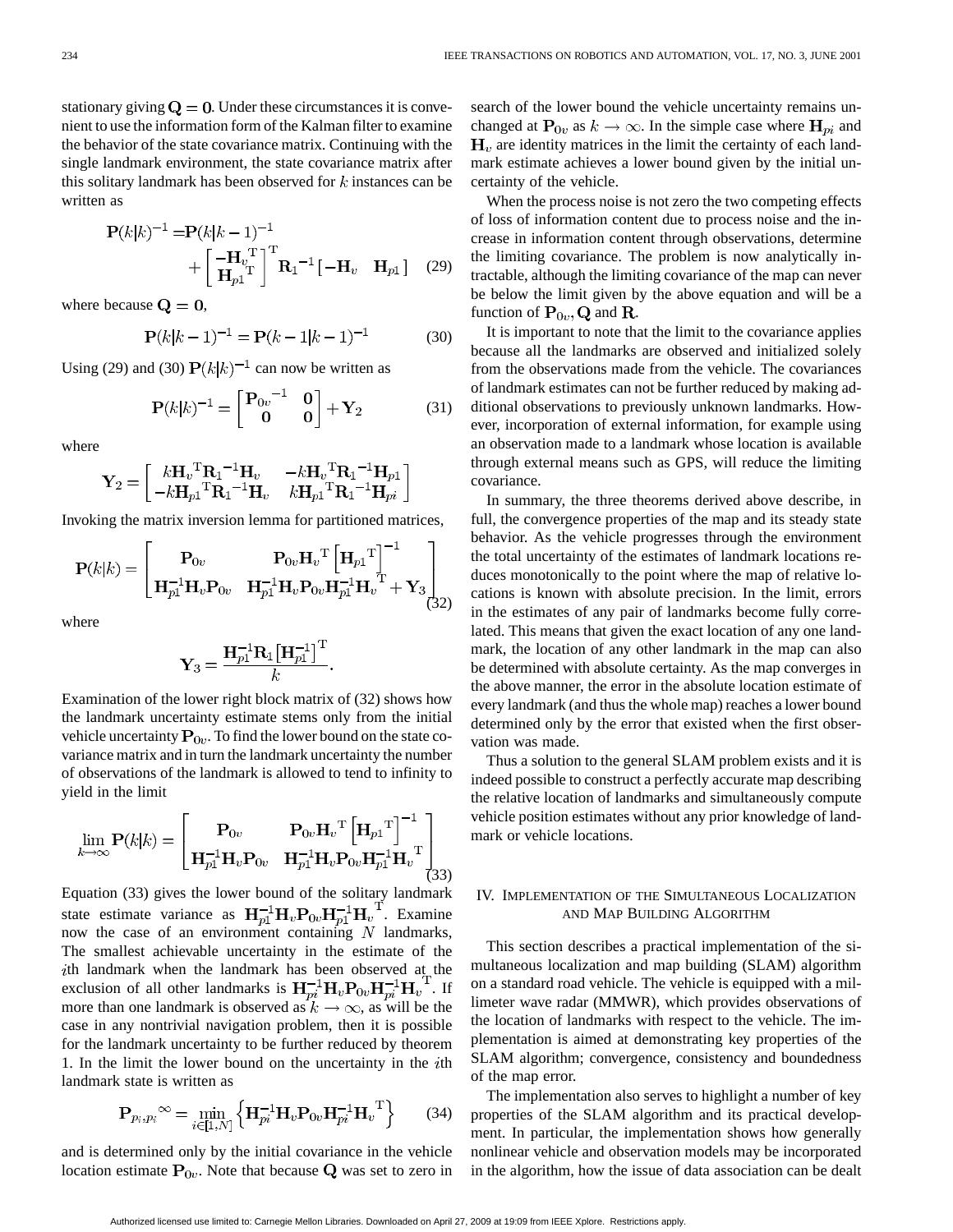

Fig. 2. The test vehicle, showing mounting of the MMWR and GPS systems.

with, and how landmarks are initialized and tracked as the algorithm proceeds.

The implementation described here is, however, only a first step in the realization and deployment of a fully autonomous SLAM navigation system. A number of substantive further issues in landmark extraction, data association, reduced computation and map management are discussed further in following sections.

#### *A. Experimental Setup*

Fig. 2 shows the test vehicle; a conventional utility vehicle fitted with a MMWR system as the primary sensor used in the experiments. Encoders are fitted to the drive shaft to provide a measure of the vehicle speed and a linear variable differential transformer (LVDT) is fitted to the steering rack to provide a measure of vehicle heading. A differential GPS system and an inertial measurement unit are also fitted to the vehicle but are not used in the experiments described below. In the environment used for the experiments, DGPS was found to be prone to large errors due to the reflections caused by nearby large metal structures (usually known as "multipath" errors). The radar employed in the experiments is a 77–GHz FMCW unit. The radar beam is scanned  $360^\circ$  in azimuth at a rate of  $1-3$  Hz. After signal processing the radar provides an amplitude signal (power spectral density), corresponding to returns at different ranges, at angular increments of approximately  $1.5^\circ$ . This signal is thresholded to provide a measurement of range and bearing to a target. The radar employs a dual polarization receiver so that even and odd bounce specularities can be distinguished. The radar is capable of providing range measurements to 250 m with a resolution of 10 cm in range and  $1.5^\circ$  in bearing. A detailed description of the radar and its performance can be found in [19]. Fig. 3 shows the test vehicle moving in an environment that contains a number of radar reflectors. These reflectors appear as omni-directional point landmarks in the radar images. These, together with a number of natural landmark point targets, serve as the landmarks to be estimated by the SLAM algorithm.

The vehicle is driven manually. Radar range and bearing measurements are logged together with encoder and steer information by an on-board computer system. In the evaluation of the SLAM algorithm, this information is employed without any *a*



Fig. 3. Test vehicle at the test site. A radar point landmark can be seen in the left foreground.

*priori* knowledge of landmark location to deduce estimates for both vehicle position and landmark locations.

To evaluate the SLAM algorithm, it is necessary to have some idea of the true vehicle track and true landmark locations that can be compared with those estimated by the SLAM algorithm. For this reason the true landmark locations were accurately surveyed for comparison with the output of the map building algorithm. A second navigation algorithm that employs knowledge of beacon locations is then run on the same data set as used to generate the map estimates. (This algorithm is very similar to that described in [20].) This algorithm provides an accurate estimate of true vehicle location which can be used for comparison with the estimate generated from the SLAM algorithm.

In the following, the vehicle state is defined by  $\mathbf{x}_v = [x, y, \varphi]^T$  where x and y are the coordinates of the centre of the rear axle of the vehicle with respect to some global coordinate frame and  $\varphi$  is the orientation of the vehicle axis. The landmarks are modeled as point landmarks and represented by a cartesian pair such that  $\mathbf{p}_i = [x_i, y_i], i = 1...N$ . Both vehicle and landmark states are registered in the same frame of reference.

*1) The Process Model:* Fig. 4 shows a schematic diagram of the vehicle in the process of observing a landmark. The following kinematic equations can be used to predict the vehicle state from the steering  $\gamma$  and velocity inputs V:

$$
\begin{aligned} \dot{x}=&V\cos(\varphi)\\ \dot{y}=&V\sin(\varphi)\\ \dot{\varphi}=&\frac{V\tan(\gamma)}{L}, \end{aligned}
$$

where  $L$  is the wheel-base length of the vehicle. These equations can be used to obtain a discrete-time vehicle process model in the form

$$
\begin{bmatrix} x(k+1) \\ y(k+1) \\ \varphi(k+1) \end{bmatrix} = \begin{bmatrix} x(k) + \Delta TV(k) \cos(\varphi(k)) \\ y(k) + \Delta TV(k) \sin(\varphi(k)) \\ \varphi(k) + \frac{\Delta TV(k) \tan(\gamma(k))}{L} \end{bmatrix}
$$
(35)

for use in the prediction stage of the vehicle state estimator. The landmarks in the environment are assumed to be stationary point targets. The landmark process model is thus

$$
\begin{bmatrix} x_i(k+1) \\ y_i(k+1) \end{bmatrix} = \begin{bmatrix} x_i(k) \\ y_i(k) \end{bmatrix}
$$
 (36)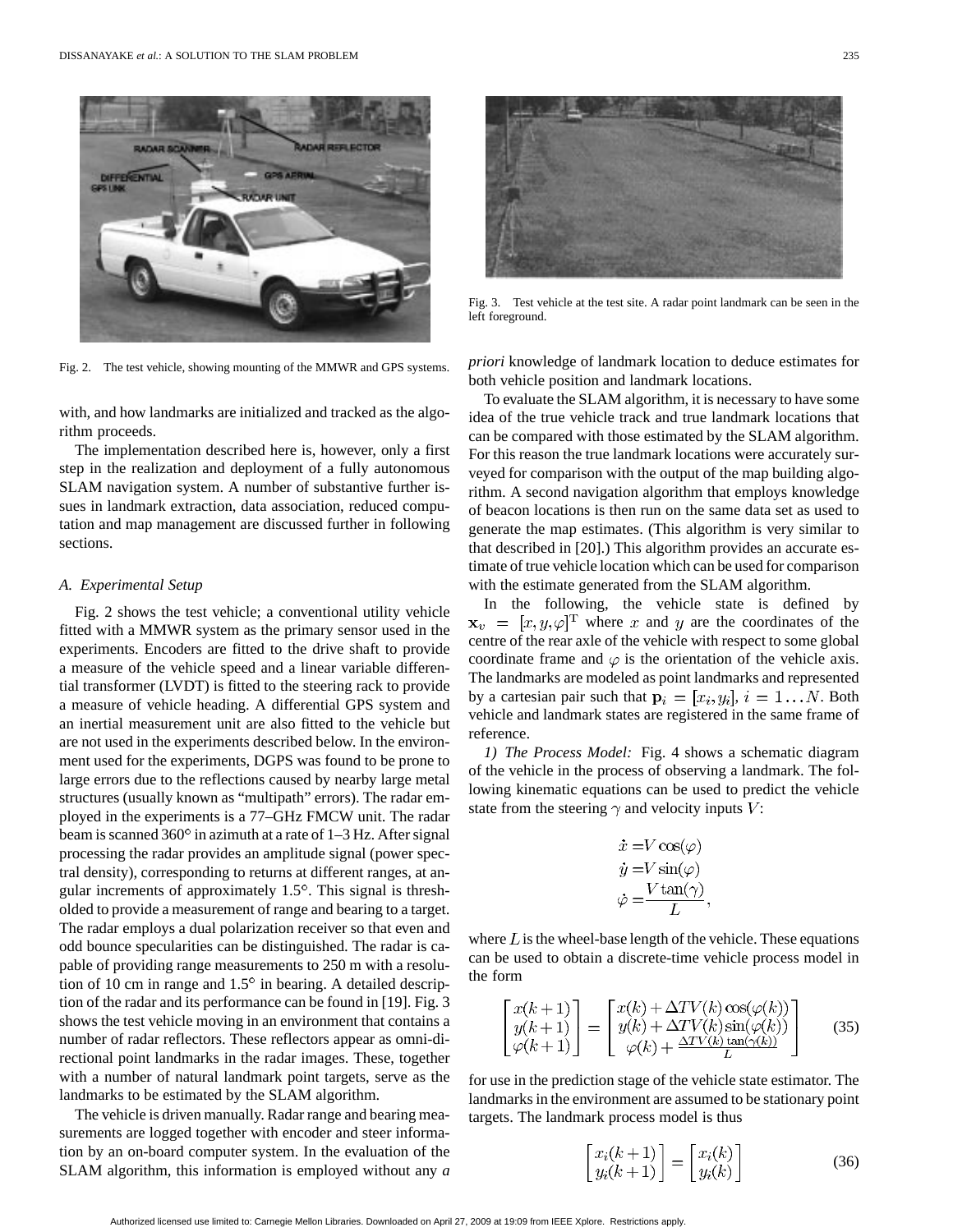

Fig. 4. Vehicle and observation kinematics.

for all landmarks  $i = 1...N$ . Together, (35) and (36) define the state transition matrix  $\mathbf{F}(\cdot)$  for the system.

*2) The Observation Model:* The MMWR used in the experiments returns the range  $r_i(k)$  and bearing  $\theta_i(k)$  to a landmark  $i$ . Referring to Fig. 4, the observation model can be written as

$$
r_i(k) = \sqrt{(x_i - x_r(k))^2 + (y_i - y_r(k))^2} + w_r(k)
$$
  

$$
\theta_i(k) = \arctan\left(\frac{y_i - y_r(k)}{x_i - x_r(k)}\right) - \varphi(k) + w_\theta(k) \tag{37}
$$

where  $w_r$  and  $w_\theta$  are the noise sequences associated with the range and bearing measurements, and  $[x_r(k), y_r(k)]$  is the location of the radar given, in global coordinates, by

$$
x_r(k) = x(k) + a\cos(\varphi(k)) - b\sin(\varphi(k))
$$
  

$$
y_r(k) = y(k) + a\sin(\varphi(k)) + b\cos(\varphi(k))
$$

Equation (37) defines the observation model  $H_i(\cdot)$  for a specific landmark.

*3) Estimation Equations:* The theoretical developments in this paper employed only linear models of vehicle and landmark kinematics. This was necessary to develop the necessary proofs of convergence. However, the implementation described here requires the use of nonlinear models of vehicle and landmark kinematics  $f(\cdot)$  and nonlinear models of landmark observation  $\mathbf{h}(\cdot)$ .

Practically an extended Kalman filter (EKF) rather than a simple linear Kalman filter is employed to generate estimates. The EKF uses linearized kinematic and observation equations for generating state predictions. The use of the EKF in vehicle navigation and the necessary assumptions needed for successful operation is well known (see, for example, the development in [20]), and is thus not developed further here.

*4) Map Initialization and Management:* In any SLAM algorithm the number and location of landmarks is not known *a priori*. Landmark locations must be initialized and inferred from



Fig. 5. A typical test run. Only 30% of radar observations correspond to identifiable landmarks.

observations alone. The radar receives reflections from many objects present in the environment but only the observations resulting from reflections from stationary point landmarks should be used in the estimation process. Fig. 5 shows a typical test run and the locations that correspond to all the reflections received by the radar. Only about 30% of the radar observations corresponded to identifiable point landmarks in the environment. In addition to these, a large freight vehicle and a number of nearby buildings also reflect the radar beam and produced range and bearing observations. This data set illustrates the importance of correct landmark identification, initialization and subsequent data association. In this implementation a simple measure of landmark quality is employed to initialize and track potential landmarks. Landmark quality implicitly tests whether the landmark behaves as a stationary point landmark. Range and bearing measurements which exhibit this behavior are assigned a high quality measure and are incorporated as a landmark. Those that do not are rejected.

The landmark quality algorithm is described in detail in Appendix 2. The algorithm uses two landmark lists to record "tentative" and "confirmed" targets. A tentative landmark is initialized on receipt of a range and bearing measurement. A tentative target is promoted to a confirmed landmark when a sufficiently high quality measure is obtained. Once confirmed, the landmark is inserted into the augmented state vector to be estimated as part of the SLAM algorithm. The landmark state location and covariance is initialized from observation data obtained when the landmark is promoted to confirmed status. Fig. 6 shows the computed landmark quality obtained at the end of the test run described in this paper.

# *B. Experimental Results*

The vehicle starts at the origin, remaining stationary for approximately 30 s and then executing a series of loops at speeds up to 10 m/s. Fig. 7 shows the overall results of the SLAM algorithm. The estimated landmark locations are designated by stars. The actual (true) surveyed landmark locations are designated by circles. The vehicle path is shown with a solid line. In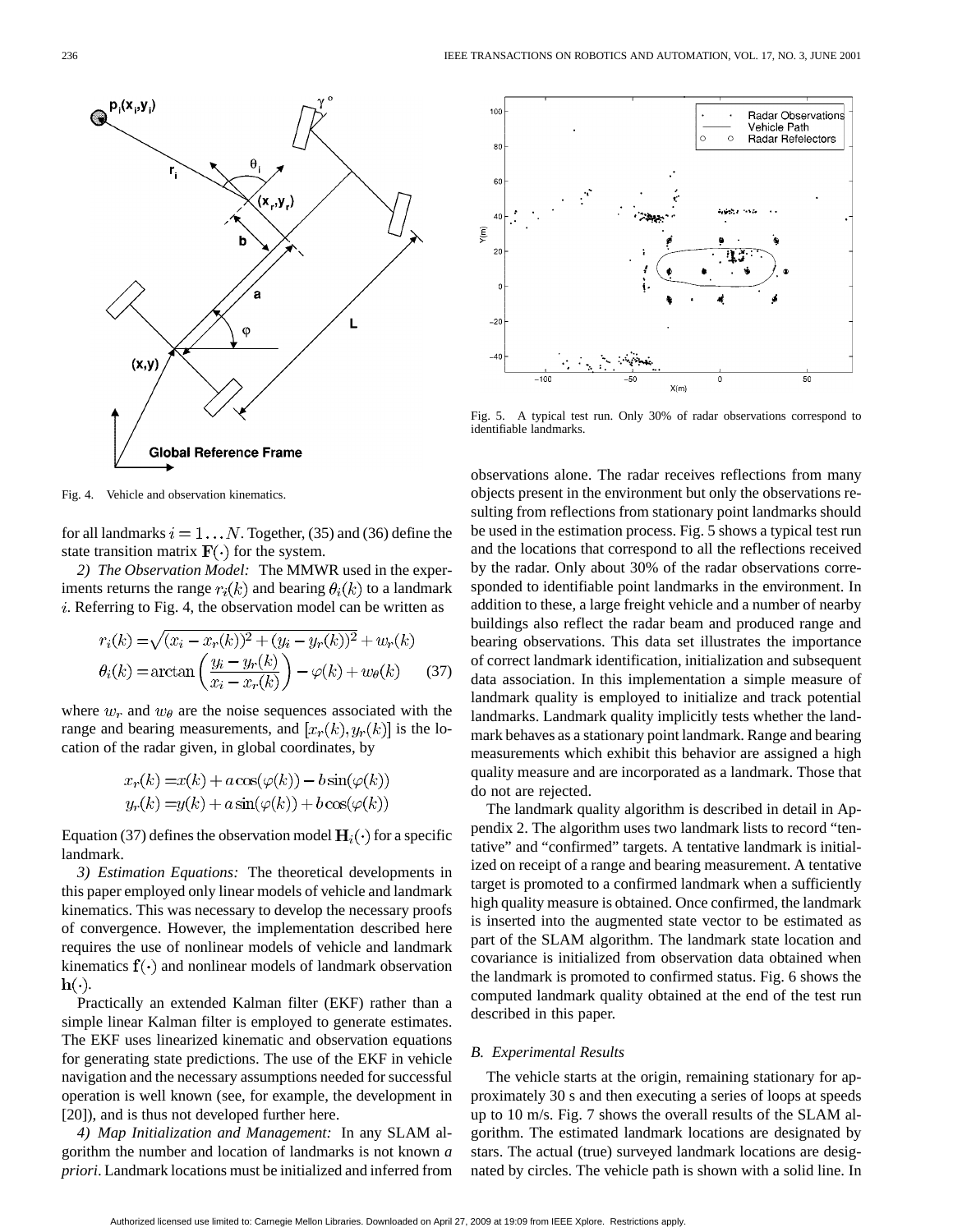

Fig. 6. Calculated landmark qualities at the end of the test run. Landmark quality ranges from 1 (for highest quality) to 0 (for lowest quality). Landmarks are marked with a star. Landmarks which are also circled are the artificial landmarks whose locations were surveyed so that the accuracy of the map building algorithm can be evaluated.



Fig. 7. The "true" vehicle path together with surveyed (circles) and estimated (starred) landmark locations.

order to compute the "true" vehicle path, surveyed locations of the artificial point landmarks were used for running a map based estimation algorithm [20]. The absolute accuracy of the vehicle path obtained using this algorithm was computed to be approximately 5 cm.

*1) Vehicle Localization Results:* The differences between the "true" vehicle path shown in Fig. 7 and the path estimated from the SLAM algorithm are too small to be seen on the scale used in Fig. 7. Fig. 8 shows the error between true and SLAM estimated position in more detail. The figure shows the actual error in estimated vehicle location in both  $x$  and  $y$  as a function of time (the central solid line). The figure also shows 95%  $(2\sigma)$  confidence limits in the estimate error. These confidence bounds are derived from the state estimate covariance matrix and represent the *estimated* vehicle error.

The actual vehicle error is clearly bounded by the confidence limits of estimated vehicle error. The estimate produced by the



Fig. 8. Actual error in vehicle location estimate in  $x$  and  $y$  (solid line), together with 95% confidence bounds (dotted lines) derived from estimated location errors. The reduction in the estimated location errors around 110 s is due to the vehicle slowing down and stopping.



Fig. 9. Range and bearing innovations together with associated 95% confidence bounds.

SLAM algorithm is thus consistent (and indeed is conservative). The estimated vehicle error as defined by the confidence bounds does not diverge so the estimates produced are stable. The jump in  $x$  error near the start of the run is caused by the vehicle accelerating when the model implicitly assumes a constant velocity model. The slight oscillation in errors and estimated errors are due to the vehicle cornering and thus coupling long-travel with lateral errors. Selecting a suitable model for the vehicle motion requires giving consideration to the tradeoff between the filter accuracy and the model complexity. It is possible to improve the results obtained by assuming a constant acceleration model, and relaxing the nonholonomic constraint used in the derivation of the vehicle kinematic (35) by incorporating vehicle slip. This clearly increases the computational complexity of the algorithm.

The SLAM algorithm thus generates vehicle location estimates which are consistent, stable and have bounded errors.

*2) Map Building Results:* Fig. 9 shows the innovations in range and bearing observations together with the estimated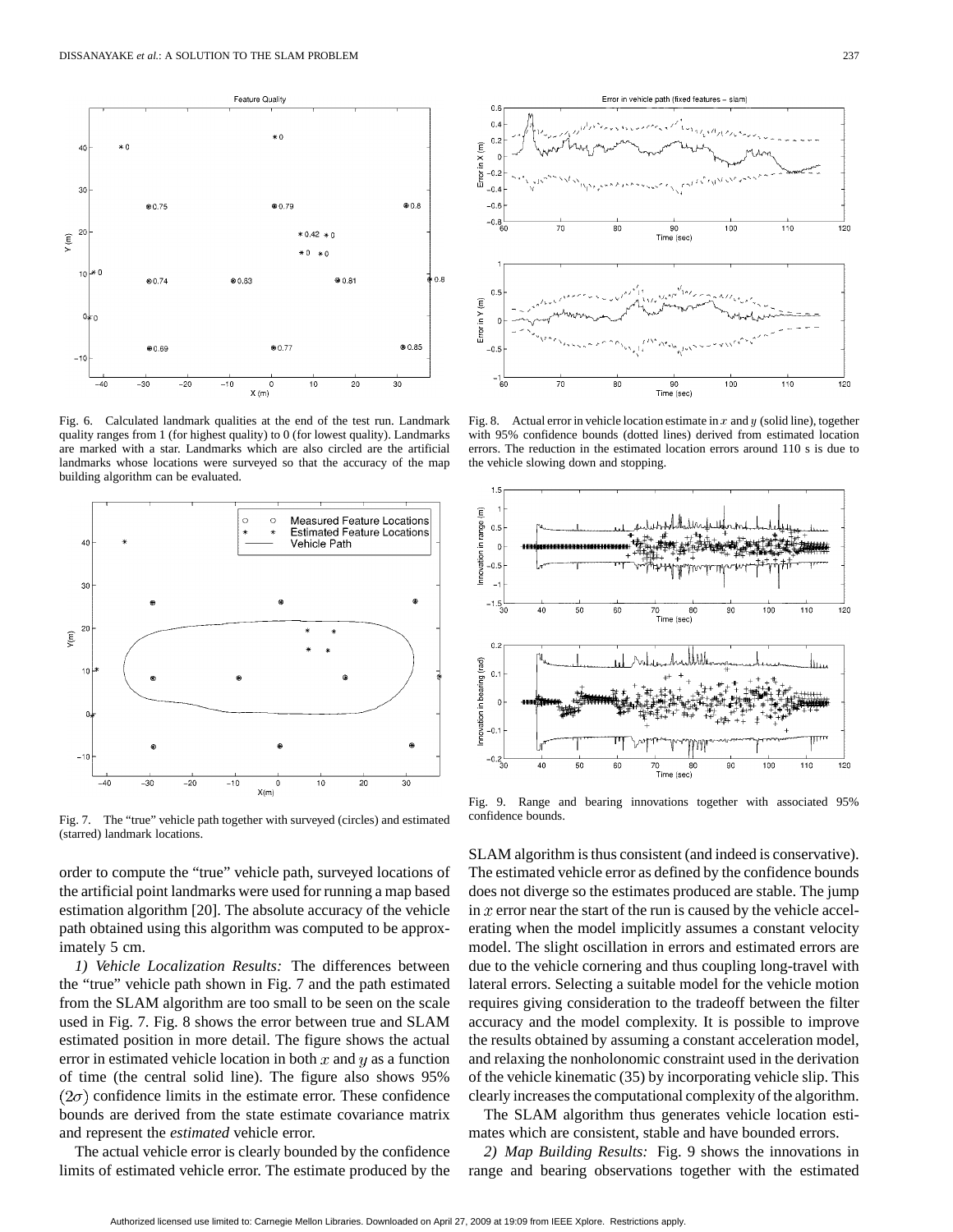

Fig. 10. Difference between the actual and estimated location for landmark 1. The 95% confidence limit of the difference is shown by dotted lines.



Fig. 11. Difference between the actual and estimated location for landmark 3. The 95% confidence limit of the difference is shown by dotted lines.

95% confidence limits. The innovations are the only available measure for analysing on-line filter behavior when true vehicle states are unavailable. The innovations here indicate that the filter and models employed are consistent.

In addition to the 10 radar reflectors placed in the environment, the map building algorithm recognizes a further seven natural landmarks as suitable point landmarks. These can be seen in Fig. 7 as stars (confirmed landmarks) without circles (without a survey location). Some of these natural landmarks correspond to the legs of a large cargo moving vehicle parked in the test site. The others do not correspond to any obvious identifiable point landmarks, but were recognized as landmarks simply because they returned consistent point-like radar reflections. The landmark qualities  $Q$  calculated at the end of the test run are shown in Fig. 6.

Figs. 10 and 11 show the error between the actual and estimated landmark locations for two of the radar reflectors. One of these landmarks (landmark 1) was observed from the initial vehicle location at the start of the test run. The second landmark



Fig. 12. Decreasing uncertainty in landmark location estimates.



Fig. 13. Standard deviation of the landmark location estimate for all detected landmarks. As predicted, the uncertainty in landmark location estimates decrease monotonically.

(landmark 3) was first observed about 30 s later into the run. Figs. 10 and 11 also show the associated 95% confidence limits in the location estimates. As before, these are calculated using the *estimated* landmark location covariances. The landmark location estimates are thus consistent (and conservative) with actual landmark location errors being smaller than the estimated error.

It can be seen that the initial variance of landmark 3 is much greater than that of landmark 1. This is due to the fact that the uncertainty in the vehicle location is small when landmark 1 is initialized, whereas landmark 3 is initialized while the vehicle is in motion and uncertainty in vehicle location is relatively high. These figures also show that there is some bias in the landmark location estimates. However, this bias is well within the accuracy of the true measurement (estimated to be  $\pm 0.1$  m).

Figs. 12 and 13 show the estimated standard deviations in  $x$ and  $y$  of all landmark location estimates produced by the filter (for graphical purposes, the variances are set to zero until the landmark is confirmed). As predicted by theory, the estimated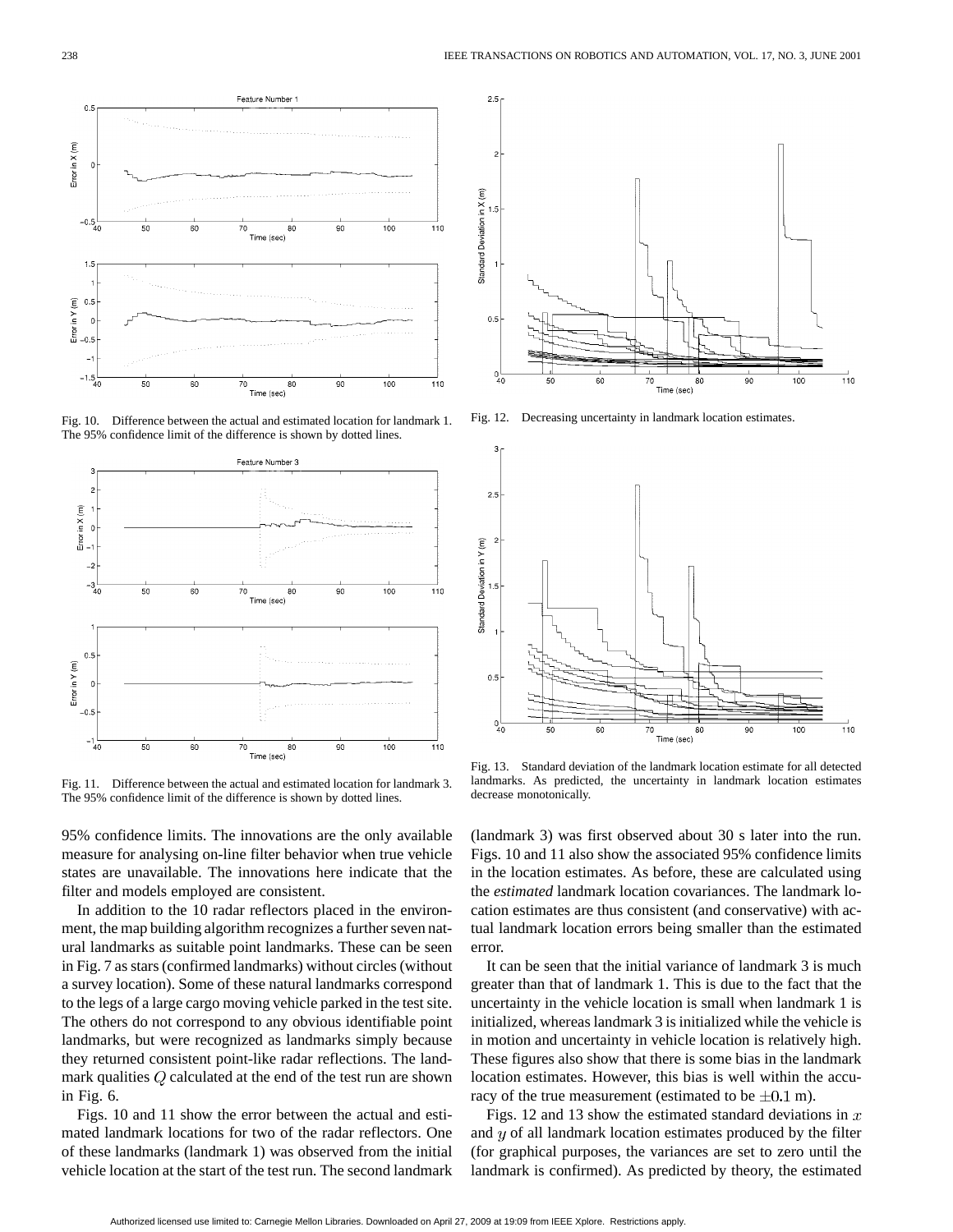errors in landmark location decrease monotonically; and thus the overall error in the map reduces at each observation. Visually, the errors in landmark location estimates reach a common lower bound. As predicted by theory, this lower bound corresponds to the initial uncertainty in vehicle location.

# V. DISCUSSION AND CONCLUSIONS

The main contribution of this paper is to demonstrate the existence of a nondivergent estimation theoretic solution to the SLAM problem and to elucidate upon the general structure of SLAM navigation algorithms. These contributions are founded on the three theoretical results proved in Section II; that uncertainty in the relative map estimates reduces monotonically, that these uncertainties converge to zero, and that the uncertainty in vehicle and absolute map locations achieves a lower bound.

Propagation of the full map covariance matrix is essential to the solution of the SLAM problem. It is the cross-correlations in this map covariance matrix which maintain knowledge of the relative relationships between landmark location estimates and which in turn underpin the exhibited convergence properties. Omission of these cross correlations destroys the whole structure of the SLAM problem and results in inconsistent and divergent solutions to the map building problem.

However, the use of the full map covariance matrix at each step in the map building problem causes substantial computational problems. As the number of landmarks  $N$  increases, the computation required at each step increases as  $N^2$ , and required map storage increases as  $N^2$ . As the range over which it is desired to operate a SLAM algorithm increases (and thus the number of landmarks increases), it will become essential to develop a computationally tractable version of the SLAM map building algorithm which maintains the properties of being consistent and nondivergent. There are currently two approaches to this problem; the first uses bounded approximations to the estimation of correlations between landmarks, the second method exploits the structure of the SLAM problem to transform the map building process into a computationally simpler estimation problem.

Bounded approximation methods use algorithms which make worst-case assumptions about correlatedness between two estimates. These include the covariance intersect method [21], and the bounded region method [22]. These algorithms result in SLAM methods which have constant time update rules (independent of the number of landmarks in the map), and which are statistically consistent. However, the conservative nature of these algorithms means that observation information is not fully exploited and consequently convergence rates for the SLAM method are often impracticably slow (and in some cases divergent).

Transformation methods attempt to re-frame the map building problem in terms of alternate map or landmark representations which particularly have relative independence properties. For example, it makes sense that landmarks which are distant from each other should have estimates that are relatively independent and so do not need to be considered in the same estimation problem. One example of a transformation method is the relative filter [23], [24] which directly estimates the relative, rather than absolute, location of landmarks. The relative landmark location errors may be considered independent thus resulting in a map building algorithm which has constant time complexity regardless of the number of landmarks. More generally, a number of approaches are being developed for constructing "local maps" and embedding these in a map management process. Here, consistent (full filter) local maps are linked by conservative transformations between local maps to generate and maintain larger scale maps. This embodies the idea that local landmarks are more important to immediate navigation needs than distant landmarks, and that landmarks can naturally be grouped into localized sets. Such transformation methods can exploit relatively low degrees of correlation between landmark elements to generate relatively decoupled submaps. The advantage of these transformation methods is that they highlight the real issue of large-scale map management.

The theoretical results described in this paper are essential in developing and understanding these various approaches to map building. As discussed in the introduction there are a number of existing approaches to the localization and map building problem. The important contribution of this paper is the proof that a solution exists. Furthermore, it presents an algorithm that is efficient in the sense that it makes optimal use of the observations of relative location of landmarks for estimating landmark and vehicle locations, a property inherent in the Kalman filter. The value of all other alternative real-time SLAM algorithms that use similar information can be evaluated with respect to this "full" solution. This is particularly true in the case where simplifications are made to SLAM algorithms in order to increase the computational efficiency.

The most effective algorithm for SLAM depends much on the operating environment. For example, the relative sparseness of occupied regions in the environment used for the example shown in Section IV, or the grid based approaches proposed in [11] and [10]. In an indoor environment the use of only point landmarks as in Section IV will be inefficient as the information such as the ranges to walls will not be utilized. The framework proposed in this paper, however, can incorporate geometric features such as lines (for example, see [25]). In environments where geometric features are difficult to detect, for example in an underground mine, the proposed strategy will not be feasible. Many navigation systems used in outdoor environments rely on exogenous systems such as GPS. Clearly if external information is available these can be incorporated to the framework proposed in this paper. This is particularly useful in the situations where the exogenous sensor is unreliable, for example GPS not being able to observe sufficient numbers of satellites or multi-path errors caused when operating in cluttered environments.

The implementation described in this paper is relatively small scale. It does, however, serve to illustrate a range of practical issues in landmark extraction, landmark initialization, data association, maintenance and validation of the SLAM algorithm. The implementation and deployment of a large-scale SLAM system, capable of vehicle localization and map building over large areas, will require further development of these practical issues as well as a solution to the map management problem. However, such a substantial deployment would represent a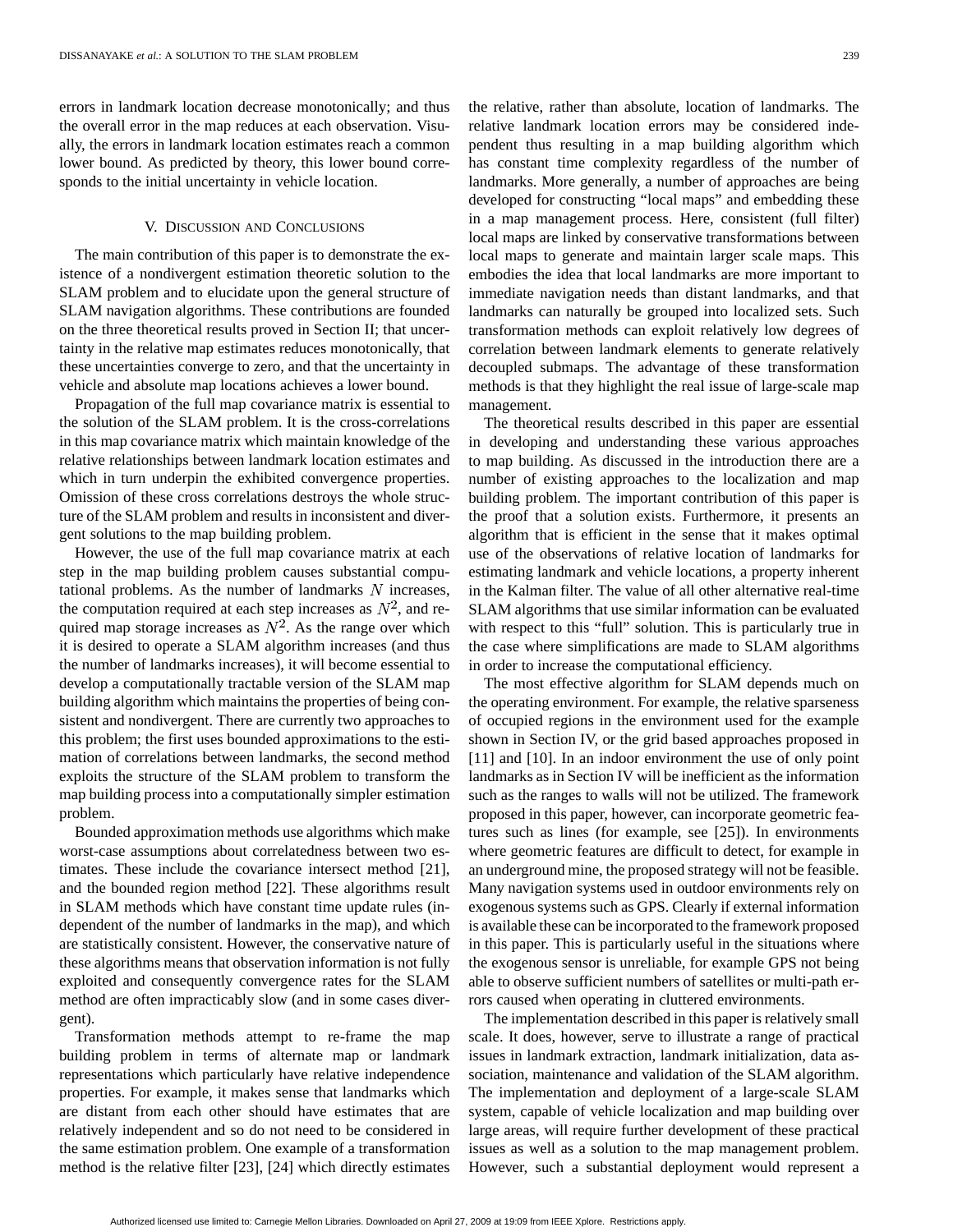major step forward in the development of autonomous vehicle systems.

# APPENDIX I

PROPERTIES OF POSITIVE SEMIDEFINITE MATRICES

- 1) Diagonal entries of a *psd* matrix are nonnegative.
- 2) If  $A \in R^{n \times n}$  is *psd* then for any matrix  $B \in R^{n \times m}$ ,  $BAB^{\mathrm{T}}$  is psd.
- 3) If  $A \in R^{n \times n}$  and  $C \in R^{n \times n}$  are both *psd* then  $\det(A +$  $C$  > det(A).
- 4) All principal submatrices of *psd* matrices are *psd*.
- 5) For  $A \in R^{m \times m}$ ,  $B \in R^{n \times m}$  and  $C \in R^{n \times n}$ , if

$$
D=\begin{bmatrix} A & B \\ B^\mathrm{T} & C \end{bmatrix}
$$

is *psd*, then

$$
\det(D) \le \det(A) \det(C)
$$

# APPENDIX II LANDMARK INITIALIZATION ALGORITHM

The following describes the procedure used to initialize the landmark locations and associate observations to particular landmarks. This procedure also evaluates the quality of the landmarks. This algorithm is an essential precursor to the estimation process. It is not specific to the radar sensor but can be generalized to any sensor capable of observing landmarks in the environment.

Two landmark lists are maintained. One list stores landmarks that are confirmed to be valid  $\mathbf{p}_i$ ,  $i = 1...N$  and the other stores potential landmarks yet to be validated  $q_i$ ,  $i = 1...M$ . Initially both lists are empty. The map management algorithm proceeds as follows:

1) Given an observation  $[r_f, \theta_f]$  at time instant k from the radar, the location of the landmark possibly responsible for this observation  $\mathbf{p}_f = [x_f, y_f]^T = g(x, y, \varphi, r_f, \theta_f)$ and its covariance  $\mathbf{P}_f$  is calculated using the following relationship.

$$
\begin{bmatrix} x_f \\ y_f \end{bmatrix} = \begin{bmatrix} x(k) \\ y(k) \end{bmatrix} + \begin{bmatrix} x_{vf}(k) \\ y_{vf}(k) \end{bmatrix}
$$

where

$$
\begin{bmatrix} x_{vf}(k) \\ y_{vf}(k) \end{bmatrix}
$$
  
= 
$$
\begin{bmatrix} a\cos(\varphi(k)) - b\sin(\varphi(k)) + r_f\cos(\varphi(k) + \theta_f) \\ a\sin(\varphi(k)) + b\cos(\varphi(k)) + r_f\sin(\varphi(k) + \theta_f) \end{bmatrix}
$$

and

$$
\mathbf{P}_f = \nabla g_{xy\varphi} \mathbf{P}_v \nabla g_{xy\varphi}^{\mathrm{T}} + \nabla g_{r_f\theta_f} \mathbf{R} \nabla g_{r_f\theta_f}^{\mathrm{T}}
$$

where  $P_v$  is the covariance matrix of the vehicle location estimate extracted from the state covariance matrix  $P(k|k)$  and **R** is the measurement noise covariance.

2) An observation is associated with a landmark  $p_i$  in the confirmed landmark set if

$$
d_{fi} = (\mathbf{p}_f - \mathbf{p}_i)^{\mathrm{T}} (\mathbf{P}_f + \mathbf{P}_i)^{-1} (\mathbf{p}_f - \mathbf{p}_i) < d_{\min}
$$

where  $P_i$  is the covariance of the landmark location estimate  $\mathbf{p}_i$ , extracted from the state covariance matrix  $P(k|k)$ . Note that  $d_{fi}$  is the Mahalanobis distance between  $\mathbf{p}_f$  and  $\mathbf{p}_i$ , and its probability distribution in this case is that of a  $\chi^2$  variable with two degrees of freedom. Therefore, a suitable value for  $d_{\text{min}}$  can be selected such that the null hypothesis that  $\mathbf{p}_f$  and  $\mathbf{p}_i$  are the same is not rejected at some desired confidence level. Also if the above condition results in an observation being associated with more than one landmark p, the observation is rejected. If accepted, the observation is then used to generate a new state estimate.

- 3) If an observation cannot be associated with any confirmed landmark, then it is checked against the set of potential landmarks for possible association. Mahalanobis distance is again used as the criterion for association. If an association with the potential landmark  $q_i$  is justified the new observation is used to update the location of the potential landmark  $\mathbf{q}_i$  and its covariance  $\mathbf{P}_i$ . In addition, a counter  $c_i$  indicating the number of associations with landmark  $q_i$  is also incremented.
- 4) An observation that is not associated with either a confirmed or a potential landmark can be considered as a new landmark. In this case  $\mathbf{p}_f$  is added to the list of potential landmarks as  $q_{M+1}$ , a counter  $c_{M+1}$  is initialized and the number of the time step k is assigned to a timer  $t_{M+1}$ .
- 5) The potential landmark list  $\mathbf{q}_i$ ,  $i = 1 \dots M$  is then examined against the following criteria.
	- (a) If  $c_i$  is greater than a predetermined number of associations  $c_{\min}$ , the landmark j is considered to be sufficiently stable and therefore is transferred to the confirmed landmark list.
	- (b) If  $(k t_j)$  is greater than a predetermined  $t_{\text{max}}$ then the landmark  $j$  has not achieved the desired minimum number of associations over a sufficient length of time. Landmark  $j$  is therefore removed from the potential landmark list.
- 6) The probability density function (PDF) of the observations associated to a given landmark can be used to estimate its "quality". As suggested in [26] the quality  $Q_i$  of landmark  $i$  is calculated using the following equation:

$$
Q_i = \frac{\sum_{j=1}^{l} \frac{1}{2\pi} |\mathbf{S}_j|^{-1/2} \exp(\frac{\nu_j \mathbf{S}_j^{-1} \nu_j^{\mathrm{T}}}{2})}{\sum_{j=1}^{l} \frac{1}{2\pi} |\mathbf{S}_j|^{-1/2}}
$$
(38)

where  $l$  is the number of observations so far associated with the landmark i, where  $v_j$  is the innovation of the observation  $j$  associated with landmark  $i$  observed at time k.  $S_i$  is the innovation covariance as defined by (14). The landmark quality  $Q_i$  is the ratio between the sum of the probability densities of the observations and the maximum value of the probability density that is achieved when all the observations coincide with their predicted

Authorized licensed use limited to: Carnegie Mellon Libraries. Downloaded on April 27, 2009 at 19:09 from IEEE Xplore. Restrictions apply.